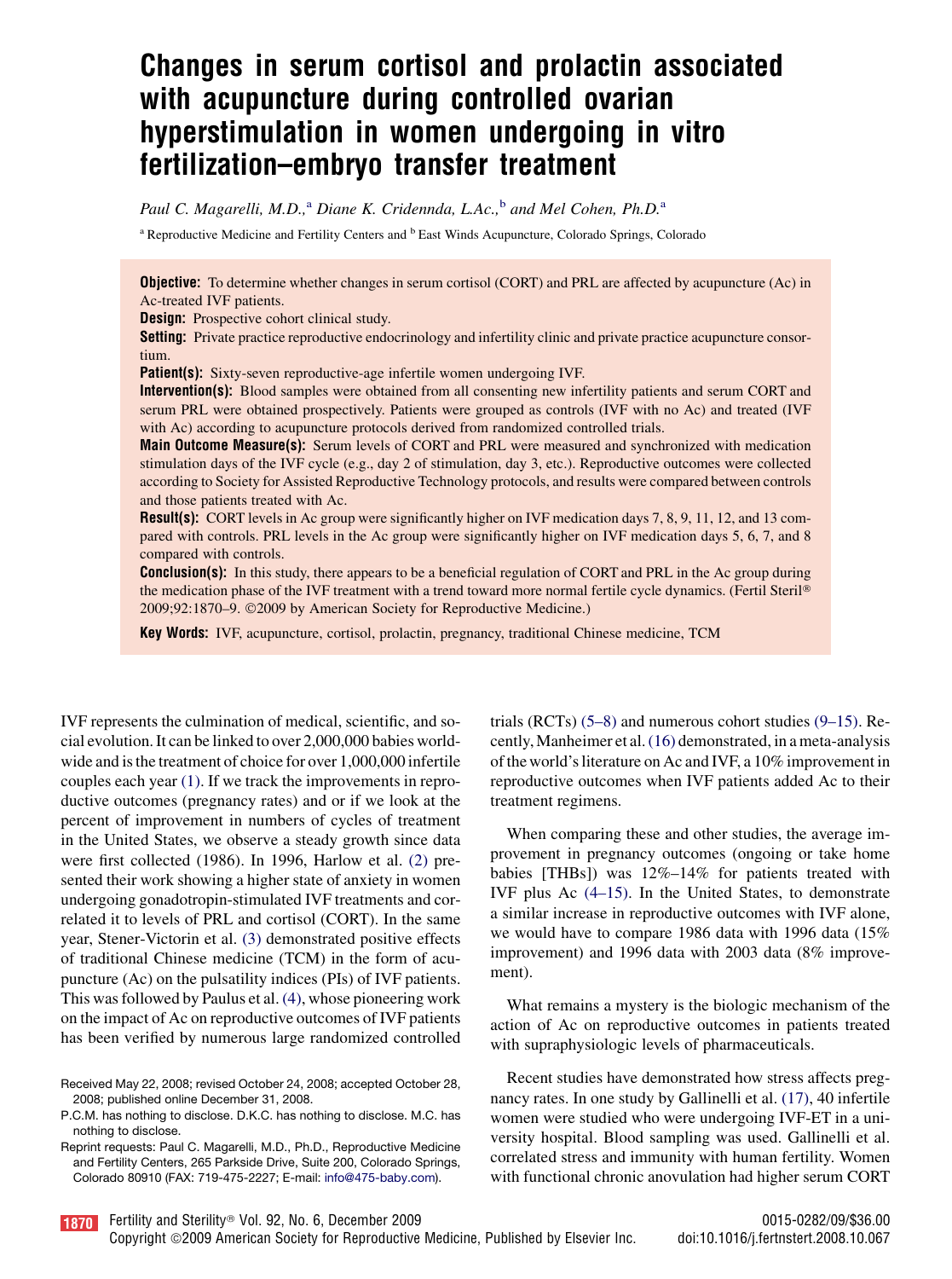and cerebrospinal fluid corticotrophin-releasing hormone concentrations than healthy controls. This CORT hypersecretion has been reported in women undergoing IVF and ET who fail to achieve implantation. Moreover, a significant correlation between low adaptation to cognitive stress and poor outcomes has been reported in couples. Gallinelli et al. [\(17\)](#page-8-0) concluded that a prolonged condition of stress caused a decreased ability to adapt; a transitory anxious state is associated with a high proportion of activated T cells in the peripheral blood, and such a condition reduces the embryo implantation rate. In another study, Smeenk et al. [\(18\)](#page-8-0) examined urinary levels of stress hormones, adrenaline, noradrenalin, and CORT during treatment for self-reported stress to investigate the mechanism of the previously observed negative association for anxiety and depression with the outcomes of IVF/intracytoplasmic sperm injection. This was a prospective cohort study. Nocturnal urine samples were collected pretreatment, pre–oocyte retrieval, and before ET. Two questionnaires were administered to measure anxiety and depression. There was a significant positive correlation between urinary adrenaline concentrations at baseline and day of ET and the scores on depression at baseline. Women who had successful treatment had a lower concentration of adrenaline at oocyte retrieval and lower concentrations of adrenaline and noradrenalin at ET compared with the unsuccessful women. Smeenk et al. concluded that the association of adrenal hormone may be one of the links in the complex relationship between psychosocial stress and IVF outcomes. Klonoff-Cohen et al. [\(19\)](#page-8-0) reported on the trauma associated with infertility. IVF contains a number of stressful aspects: daily injections, blood draws, ultrasound, laparoscopic surgery, and the possibility of failure at any of the various phases. He defined successful IVF as one gestational sac detected on the ultrasound. This cohort study consisted of 221 (151 completed the study) women undergoing gamete intrafallopian transfer (GIFT). Women completed two stress questionnaires, one at the first visit (baseline) and one at the time of their procedure. The baseline stressor was assessed by the positive and negative affect scale and bipolar profile of moods states; the investigators noted that there was a significant change in the perceived stress at baseline before and after hormone use. The women were categorized as having good levels of social support systems. Outcomes were interesting: for each unit increase in a woman's chronic negative-effect score on the stress survey, there was a 2% decrease in the number of oocytes retrieved. Similarly, when a woman's chronic negative-effect score was high, one to two fewer embryos were transferred. Stress and anxiety had an effect on successful pregnancies and live births. A 1-point increase in positive affect on the stress scale increased the live-birth delivery rate by 7 percent. Facchinetti et al. [\(20\)](#page-8-0) demonstrated that an increased vulnerability to stress is associated with a poor outcome of IVF-ET treatment.

The purpose of this study was to investigate whether there are changes in the stress hormones (CORT and PRL) that are known to influence reproductive outcomes (i.e., pregnancy rates), in IVF patients treated with Ac. We also sought to determine in what direction the resultant stress hormones vary (more versus less).

### MATERIALS AND METHODS

All patients seen at the Reproductive Medicine and Fertility Centers (RMFC) were invited to participate in our clinical trials by agreeing to have a vial of blood drawn during the normal standard times (7 A.M. to 9 A.M.). Thus, an extra vial of blood was collected on the following days: new patient visit, day 3 blood work, day of down-regulation, days of IVF medication for detection of IVF treatment effects (that is, stimulation days), day of hCG trigger, day 1 post-hCG trigger, and day of pregnancy detection. Each data point represents a normalized number standardized to start of stimulation. Demographic data on all aspects of patients and their partners as part of our routine computerized databases were collected, and these were used to derive demographic characteristics of patients in this study. Only those patients deemed eligible for IVF were included in this study. All patients completed IVF stimulation, egg retrieval, ET, and resultant pregnancy tests. Blood serum levels for CORT and PRL detection were by Immulite from DPC/Siemens (Princeton, NJ) (PRL intra-assay coefficient of variation  $[CV] = 6.8\%$ ; interassay  $CV = 9.6\%$ ; CORT intra-assay  $CV = 8.8\%$ ; inter-assay CV  $= 10\%$ ). Normal FSH (i.e., in female patients considered to have normal ovarian reserve) in our lab ranged from 2 to 10 mIU/mL.

Multiple variables can impact serum PRL and CORT levels (e.g., fasting state, medications,  $E_2$  levels, etc.). To reduce these variables, the following steps were taken: all patients had serum levels checked before 8 A.M. as is the standard in our clinic and were not fasting; all patients received gonadotropins, baby aspirin, and GnRH agonist in the standard IVF protocol as stated; control and test patient demographics were consistent and statistically the same over 80 parameters as presented in prior publications  $(9-14)$ .

This prospective cohort clinical trial of IVF patients was based on the following principals: [1] all new infertility patients signed informed consent forms (as part of their initial intake) to be part of a study that required a blood draw; [2] only lab personnel tracked participants; [3] neither the acupuncturist nor the medical staff knew which patients had agreed to be in the study; [4] all samples of blood were frozen for later analysis (analyses were done monthly to retain consistency of hormone levels); [5] the decision to have IVF was based solely on clinical evaluations; [6] the decision to have Ac was based solely on patient preference; [7] the statistician did not know who was in the study until after all bloods were collected, hormones analyzed, and IVF cycles completed before data analysis; [8] data were collected, stored, and then analyzed after all patients' birth outcomes were recorded, approximately 12 months from start of study; [9] data represent completed IVF cycle. The primary outcomes were detection of CORT and PRL serum levels at various stages of IVF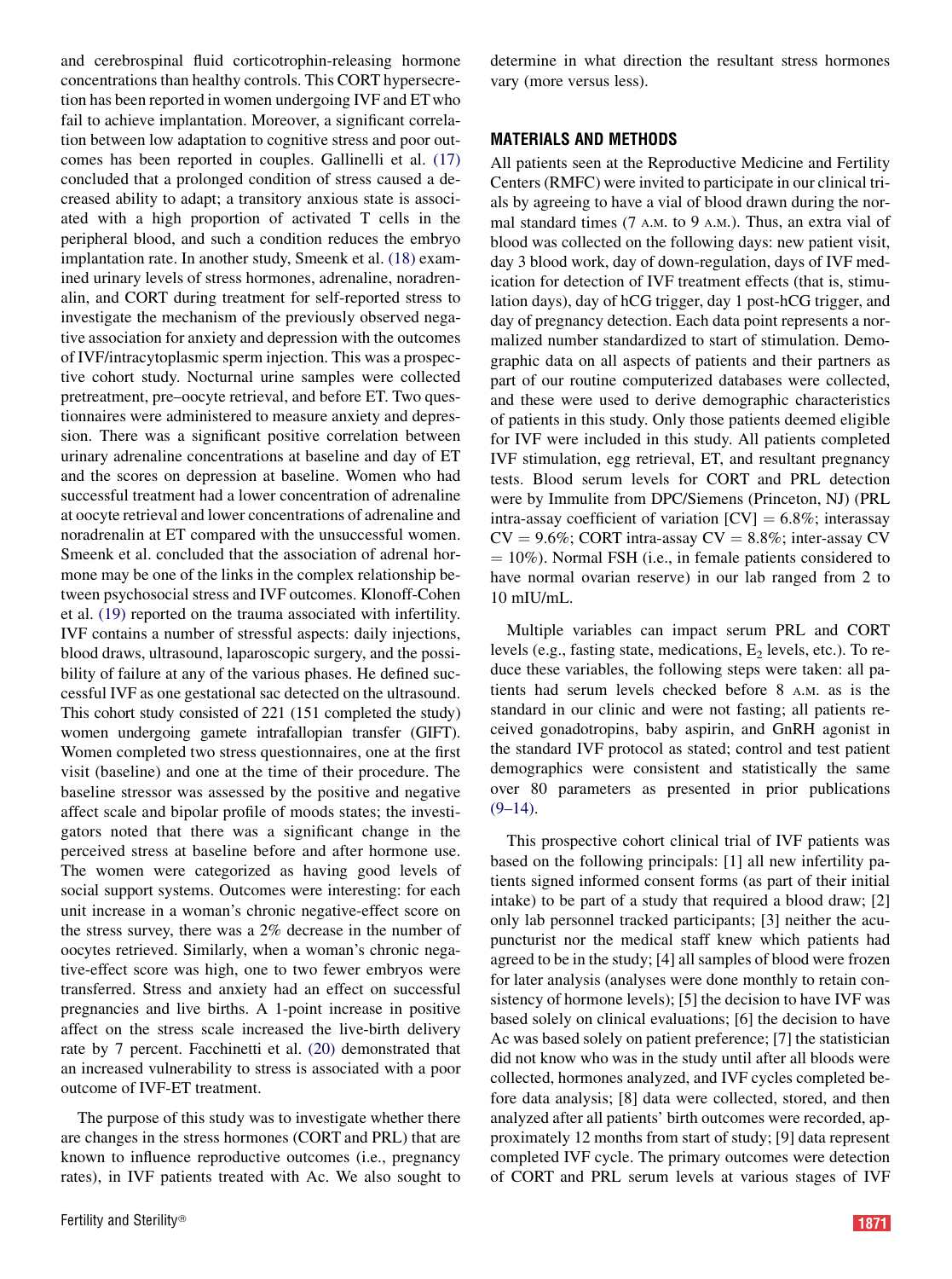### Demographics of study patients and treatment cycle characteristics.

|                                      | Ac ( $n = 34$ )            | Control ( $n = 33$ )       |
|--------------------------------------|----------------------------|----------------------------|
| No. of prior IVF treatments          | $1.32 \pm 0.4$ (1-4)       | $1.44 \pm 0.5$ (1-4)       |
| Age, years                           | $34.6 \pm 3.7$ (25-41)     | $34.7 \pm 3.6$ (23-40)     |
| Day3 FSH, IU/mL                      | $10.2 \pm 1.8$ (4-12)      | $10.1 \pm 1.8$ (5-14)      |
| BMI, $kg/m2$                         | $32.6 \pm 8.5$ (18-45)     | $33.2 \pm 8.6$ (22-48)     |
| Weight, kg                           | $67.3 \pm 18.4$ (48-95)    | $65.5 \pm 18.1 (45 - 100)$ |
| $E_2$ on hCG day, pg/mL              | $3417 \pm 104$ (2201-5697) | $3811 \pm 153$ (2315-6002) |
| $P_4$ on hCG day, ng/mL              | $1.51 \pm .21$ (1.2-3.9)   | $1.54 \pm .24$ (1.2-3.9)   |
| Endometrial thickness on hCG day, mm | $10.6 \pm 1.1 (7.9 - 13)$  | $9.4 \pm 1.9$ (8.1-14)     |
| Oocytes retrieved                    | $13.1 \pm 2.2$ (6-21)      | $12.6 + 2.0(7-20)$         |
| Frozen embryos                       | $5.4 \pm 0.7$ (0-9)        | $5.2 \pm 0.7$ (0-8)        |
| <b>Transferred embryos</b>           | $2.8 \pm 0.3$ (2-5)        | $2.9 \pm 0.3$ (2-5)        |
| Fertilization rate, %                | $79 \pm 8 (66 - 94)$       | $77 \pm 9$ (56–88)         |
| Implantation rate, %                 | 18.3                       | 15.6                       |

*Note:* Data are presented as mean  $\pm$  SD (range).  $P=$  not significant (NS) for all comparisons (*P*>.05). All patients are IVF patients who underwent IVF medication stimulation, egg retrieval, and ET.  $N = 67$ .

Magarelli. Changes in cortisol and PRL with acupuncture. Fertil Steril 2009.

medication stimulation with comparisons between controls (IVF alone,  $n = 33$ ) and treated patients (IVF plus Ac,  $n =$ 34). It is the trend in hormone secretions that are being compared. Each data point represents patients with that stimulation day blood draw. This does not assume that every patient has Ac on the same days of the stimulation cycles. The secondary study outcomes were pregnancy rates, miscarriage rates (spontaneous abortion), ectopic pregnancies, multiple pregnancy rates, and births per pregnancy, that is, take home babies (THBs). The study was not Institutional Review Board approved: all patients in our clinic are offered at the onset of their first visit the option to have their blood stored for research purposes; no additional blood was obtained from patients that was different from their normal course of care; patients consented, questions were answered, and patients had the option of not having their blood stored.

Treatment with Ac followed strict guidelines based on our previously published work (10–15) All acupuncturists who participated in our Acupuncture Consortium have a contractual obligation to provide Ac according to a strict protocol. This is not the usual method for TCM differentiation of syndromes treatment; however, to reduce treatment variability we conducted our study using only the following two modified protocols: Stener-Victorin [\(2\)](#page-8-0) and Paulus [\(4\)](#page-8-0); we define this unique combination as the Cridennda/Magarelli protocol. Patients are treated with the electrostimulation procedure (nine treatments) before egg retrieval and are treated with the pre-ET Ac within 24 hours before and 1 hour after ET. Data were collected and put into our computerized Ac database, and only those patients who met our strict Ac treatment criteria were included in this study. The strict criteria are defined as nine electrostimulation Ac treatments before egg retrieval and one pre- and one post-ET Ac treatment—for a total of 11 treatments [\(10–15\)](#page-8-0).

Patients were treated at one center for IVF protocols, RMFC; however, the Ac was given by members of the contracted consortium (all of who were National Certification Commission for Acupuncture and Oriental Medicine [NCCAOM] certified and licensed acupuncturists) and occurred close to the residence of the patients. Most of the patients had already completed their IVF treatments with the subsequent blood tests for pregnancy before the data were made available for analysis.

For statistical analysis, *t*-test,  $\chi^2$ , log rank analysis, and analysis of variance were used as appropriate. A power analysis was done based on a 26% difference in reproductive outcomes that was expected between the IVF and IVF  $+$  Ac group (based on our database of over 500 IVF cycles done over the last 5 years using the same Ac protocol). The analysis revealed that a minimum of 20 patients per arm of the study were needed.

## RESULTS

Sixty-seven patients fulfilled the criteria for inclusion in the study. Table 1 demonstrates similar demographics including age, male and female fertility parameters, and embryology. No difference between FSH levels in the Ac and control groups were noted, but the average FSH for the study was elevated, suggesting decreased ovarian reserve, although this was not expressed by oocyte number, fertilization, or embryo development.

Reproductive outcomes are presented in [Table 2,](#page-3-0) with noted statistically significant improvements when patients were treated with Ac for clinical pregnancies, miscarriage rates, THBs, and reduction in multiple pregnancies. These data are in keeping with our previously presented studies  $(10-15)$ .

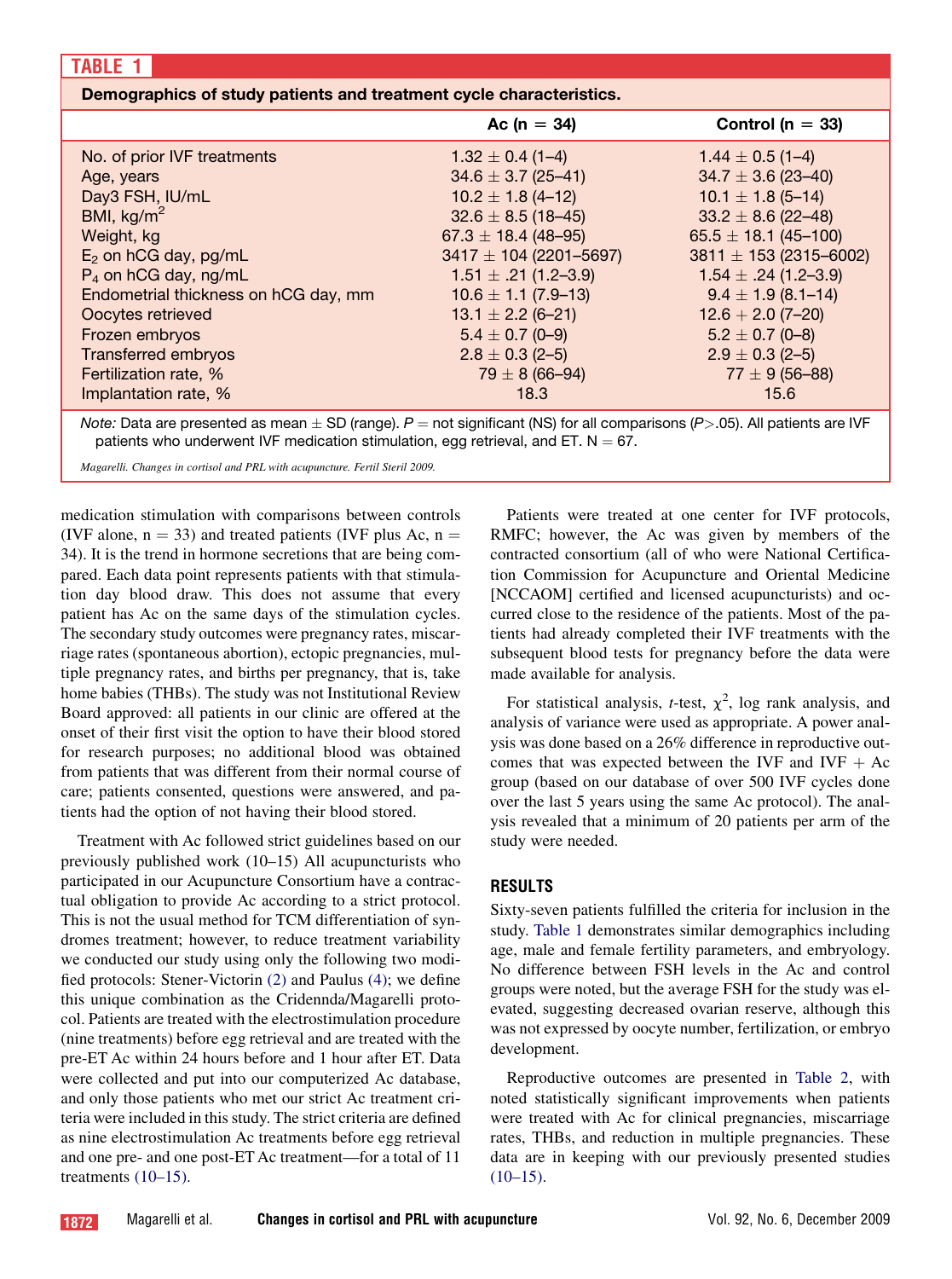## <span id="page-3-0"></span>TABLE 2

### Stress hormones: Reproductive outcomes data.

|                                                                                                                                                                                                                       | Aс<br>$(n = 34)$ | Control<br>$(n = 33)$ | P      |  |
|-----------------------------------------------------------------------------------------------------------------------------------------------------------------------------------------------------------------------|------------------|-----------------------|--------|--|
| Pregnancy rate<br>$(+hCG)$                                                                                                                                                                                            | 18 (53)          | 14(41)                | < 0.05 |  |
| Clinical pregnancy<br>rate $(+$ fetal heart<br>beat [FHB]), %                                                                                                                                                         | 51               | 37                    | < 0.05 |  |
| <b>Miscarriages</b>                                                                                                                                                                                                   | 0(0)             | 2(6)                  | < 0.05 |  |
| <b>Ectopic pregnancies</b>                                                                                                                                                                                            | 1(3)             | 3(8)                  | NS     |  |
| Birth per pregnancy                                                                                                                                                                                                   | 17 (94)          | 9(64)                 | < 0.05 |  |
| Multiple births                                                                                                                                                                                                       | 2(11)            | 5(33)                 | < 0.05 |  |
| Note: Data are presented as n (%) unless otherwise<br>specified. NS = not significant $(P > .05)$ . All patients<br>are IVF patients who underwent IVF medication stim-<br>ulation, egg retrieval, and ET. $N = 67$ . |                  |                       |        |  |
| Magarelli. Changes in cortisol and PRL with acupuncture. Fertil Steril 2009.                                                                                                                                          |                  |                       |        |  |

When serum data were analyzed during the IVF cycles, there were variations in stimulation starts based on individual patient menstrual cycles. We standardized the data points collected by using the stimulation start date as day 1. All subsequent dates were relative to that date. Based on our observations (Tables 3 and 4), there were significant differences in CORT and PRL levels in the IVF-treated controls and Ac group (see [Fig.1](#page-5-0)A and 1B)The PRL levels during the gonadotropins stimulation phase of an IVF treatment cycle rose above normal values then returned to normal values at the time of hCG administration [\(Fig. 1](#page-5-0)A, range 5–37 ng/ mL; however, the follicular phase day 1–14 average was 12–17 ng/mL according to the Immulite ZPLKPR-1 information bulletin). CORT values remained in the normal range throughout the IVF treatment cycle studied ([Fig. 1](#page-5-0)B, 5–25 ng/mL for morning values).

## **DISCUSSION**

This study demonstrates biochemical differences in serum levels of CORT and PRL in patients receiving Ac along with their IVF treatments. We believe this is the first time a correlation between serum hormone levels and the use of Ac in an IVF cycle has been reported. We observed increased pregnancy rates in Ac-treated IVF patients and hypothesize that the increase in pregnancies is the result of the impact of Ac on PRL and CORT levels during the gonadotropins stimulation in the IVF treatment cycle.

The data regarding reproductive outcomes reported in this study are consistent with many RCTs and cohort studies that have been published since 1996 [\(4–15\)](#page-8-0) and are consistent with a recently reported meta-analysis [\(16\)](#page-8-0). This study supports one possible mechanism of action of Ac on IVF out-

# TABLE 3

Impact of Ac on CORT levels during an IVF cycle.

| Days from<br>stimulation<br>start | Ac.<br>$(n = 34)$ | Controls<br>$(n = 33)$ | $\chi^2$<br><b>Analysis</b> |
|-----------------------------------|-------------------|------------------------|-----------------------------|
| $+2$                              | $14.1 + 1.5$      | $16.2 \pm 1.7$         | <b>NS</b>                   |
| $+3$                              | $16.2 \pm 1.5$    | $15.3 \pm 1.4$         | <b>NS</b>                   |
| $+4$                              | $13.9 \pm 1.7$    | $14.6 \pm 1.9$         | <b>NS</b>                   |
| $+5$                              | $12.0 \pm 1.6$    | $14.0 \pm 1.6$         | <b>NS</b>                   |
| $+6$                              | $13.9 \pm 1.8$    | $13.9 \pm 1.7$         | <b>NS</b>                   |
| $+7$                              | $16.2 \pm 1.9$    | $9.8 \pm 1.2$          | < 0.05                      |
| $+8$                              | $14.3 \pm 1.4$    | $9.7 \pm 1.2$          | < 0.05                      |
| $+9$                              | $14.1 \pm 1.4$    | $8.4 \pm 1.1$          | < 0.05                      |
| $+10$                             | $11.5 \pm 1.2$    | $7.8 \pm 1.2$          | <b>NS</b>                   |
| $+11$                             | $9.9 \pm 1.3$     | $4.3 \pm 0.8$          | < 0.05                      |
| $+12$                             | $8.4 \pm 0.9$     | $1.9 \pm 0.2$          | < .01                       |
| $+13$                             | $7.8 \pm 1.0$     | $1.8 \pm 0.3$          | < 0.05                      |
| $+14$                             | $3.0 \pm 0.4$     | O                      | <b>NS</b>                   |
| $+15$                             | $2.9 \pm 0.4$     | 0                      | ΝS                          |

*Note:* Date are mean  $\pm$  SD. Log rank comparison (a comparison of curves over time including all points) shows that there is a statistical difference between the curves (*P*<.05). Data represent the overall blood collection days for the IVF treatment cycle stimulation start  $+$  2 days to ET. Gonadotropins were administered throughout the stimulation days until the day of hCG trigger that usually occurred at day 10 of the treatment cycle. (IVF timings vary from patient to patient, and the figure illustrates the typical timing of events.) Each data point represents a normalized number standardized to start of stimulation. Data represent the completed IVF cycle. All patients are IVF patients who underwent IVF medication stimulation, egg retrieval, and ET.

Magarelli. Changes in cortisol and PRL with acupuncture. Fertil Steril 2009.

comes, that is, Ac induced biochemical changes in CORT and PRL during the gonadotropins stimulation in the IVF treatment cycle.

Many investigators have discussed the role of stress on reproductive failure (Nakumura et al. has a nice review; [21](#page-8-0)). There have been reports on how stress levels across stages of the IVF treatment cycle vary between pregnant and nonpregnant women [\(22\)](#page-8-0). We suspected based on patient observations (Ac-treated patients ''seemed'' less stressed) and our own understanding of Ac's affects on the central nervous system (analgesia) that there would be changes (suppression) in these hormones. Our results demonstrated statistically significant changes; however, the results were different than we expected.

Osaki et al. [\(23\)](#page-8-0) studied the relationship between PRL and prognosis for pregnancy in IVF-ET patients. Their study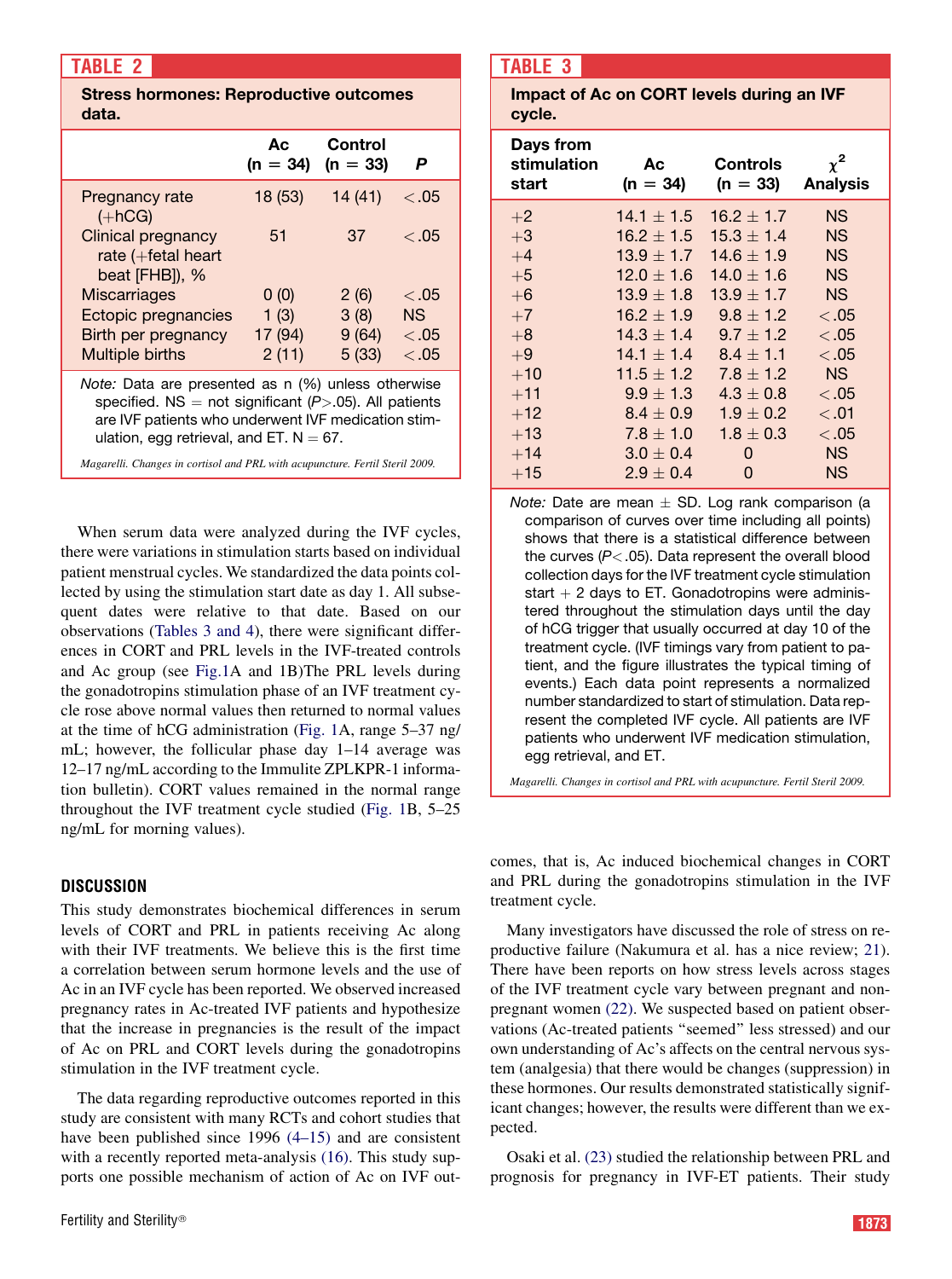# <span id="page-4-0"></span>TABLE 4

## Impact of Ac on PRL levels during an IVF cycle.

| Days from<br>stimulation<br>start | Ac<br>$(n = 34)$ | <b>Controls</b><br>$(n = 33)$ | $\chi^2$<br><b>Analysis</b> |
|-----------------------------------|------------------|-------------------------------|-----------------------------|
| $+2$                              | $13.3 \pm 1.4$   | $15.1 \pm 1.9$                | <b>NS</b>                   |
| $+3$                              | $16.3 \pm 1.5$   | $17.0 \pm 2.3$                | <b>NS</b>                   |
| $+4$                              | $19.4 + 1.7$     | $18.2 + 2.0$                  | <b>NS</b>                   |
| $+5$                              | $26.0 + 3.2$     | $21.1 + 2.5$                  | < 0.05                      |
| $+6$                              | $28.5 + 4.6$     | $21.2 + 2.4$                  | < 0.05                      |
| $+7$                              | $34.9 + 3.7$     | $17.6 + 2.1$                  | < 0.01                      |
| $+8$                              | $28.0 + 3.2$     | $16.9 \pm 2.2$                | < 0.01                      |
| $+9$                              | $19.4 + 2.7$     | $15.3 + 1.7$                  | <b>NS</b>                   |
| $+10$                             | $14.6 + 1.1$     | $13.9 + 1.4$                  | <b>NS</b>                   |
| $+14$                             | 9.7              | 10.9                          | <b>NS</b>                   |

*Note:* Log rank comparison (a comparison of curves over time including all points) shows that there is a statistical difference between the curves (*P*<.034). Data represent the overall blood collection days for the IVF treatment cycle stimulation start to post-hCG day. Gonadotropins were administered throughout the stimulation days until the day of hCG trigger that usually occurred at day 10 of the treatment cycle. Few data points existed for post-hCG trigger, and the results are included to confirm trends only. (IVF timings vary from patient to patient, and the figure illustrates the typical timing of events.) Each data point represents a normalized number standardized to start of stimulation. Data represent the completed IVF cycle. All patients are IVF patients who underwent IVF medication stimulation, egg retrieval, and ET.

Magarelli. Changes in cortisol and PRL with acupuncture. Fertil Steril 2009.

specifically addressed midluteal PRL levels and found that lowered PRL levels at this point in an IVF cycle resulted in early pregnancy loss in those patients who became pregnant with IVF. This reduction in miscarriage rates is consistent with our studies that revealed a lower miscarriage rate in those patients treated with Ac [\(10, 11, 12, 14\).](#page-8-0) In this study, Ac enhances PRL levels (above normal) before hCG trigger in an IVF treatment cycle (see [Fig. 1](#page-5-0)A, PRL), and there were no differences in serum PRL levels after hCG trigger (see [Fig. 1](#page-5-0)A, although few data points were available and the information was averaged).

A possible mechanism whereby PRL would improve IVF outcomes was postulated by Osaki et al. [\(23\)](#page-8-0) They noted that PRL suppresses the immune response and that T-cell immunocompetence is maintained with PRL. They also noted that PRL is detected in the endometrium after day 23 of the menstrual cycle and that it increases with additional decidualization of the cavity, which roughly corresponds to the time at which implantation normally would occur. Could our ''maintenance'' of PRL levels in the Ac-treated IVF patients help in this process and produce better reproductive outcomes?

Merari et al. [\(24\)](#page-8-0) addressed the issues of psychological and hormonal changes in the course of IVF. They believed both PRL and CORT were indicators of stress. They tested serum levels on day 3, day of retrieval, and day of ET. CORT levels were unchanged at these three points, and there were no differences in conception cycles versus nonconception cycles. In our data, on day 3 of stimulation and certainly on the day of ET there were similar, insignificant differences, in CORT levels. However, on the day of retrieval, there were significant elevations in CORT levels in the Ac group. It would be impossible to prove whether there were changes in CORT levels in the Merari et al. [\(24\)](#page-8-0) study based on the data in their publication. We found significant improvements in IVF outcomes when patients were treated with Ac, but whether they were attributed to PRL or CORT levels is hard to decipher in this study. With regard to PRL, Merari et al. [\(24\)](#page-8-0) found no differences at the time points measured. A slightly lower, not significant, reduction in PRL in the conception group was found in our study. This is in contrast to Osaki et al.'s data.

Merari et al. [\(24\)](#page-8-0) also correlated psychological tests and hormonal levels and found that the CORT and PRL levels were significantly positively correlated in the conception cycles in women just before pregnancy tests. They found that the conception group was characterized by a negative significance for the states of anxiety and depression with both PRL and CORT. Merari et al. [\(24\)](#page-8-0) suggested that PRL "might have served as an indicator of the stress level.'' In the nonconception cycles, the trend of no relationship between psychological measures and PRL and CORT levels was found and is reflected in our PRL data; no real changes in PRL in controls (non-Ac-treated groups) were noted in our study. However, there remains the observation that in our data, significantly lower levels of CORT were observed in controls.

Gonen and Casper [\(25\)](#page-8-0) and Pattinson et al. [\(26\)](#page-8-0) approached the role of PRL in IVF treatments by determining whether transient hyperprolactinemia (samples obtained before IVF treatments) had a negative effect on IVF parameters such as oocyte recovery, fertilization rates, and  $E_2$  levels. They found that transient hyperprolactinemia had no negative effects[\(25, 26\)](#page-8-0). Although not statistically significantly different, the number of ova retrieved and the fertilization rates were numerically higher in the transient hyperprolactinemic groups. The samples obtained in the Pattinson et al. study [\(26\)](#page-8-0) were at the start of stimulation (stimulation day 1) and at the time of hCG. Three groups were created: PRL I had a PRL level on stimulation day 1 of  $\langle 20 \mu g/L \rangle$  at the start with a rise over baseline of  $\leq$  200%; PRL II had a PRL level on stimulation day 1 of  $\leq$  20 with a rise over baseline of >200%; and PRL III had a PRL level on stimulation day 1 of  $>20$  at the start. The group that started with the higher PRL level had a 57% pregnancy rate compared with either of the other two groups: the pregnancy rate of PRL I was 25%, and of PRL II it was 21% (there were too few patients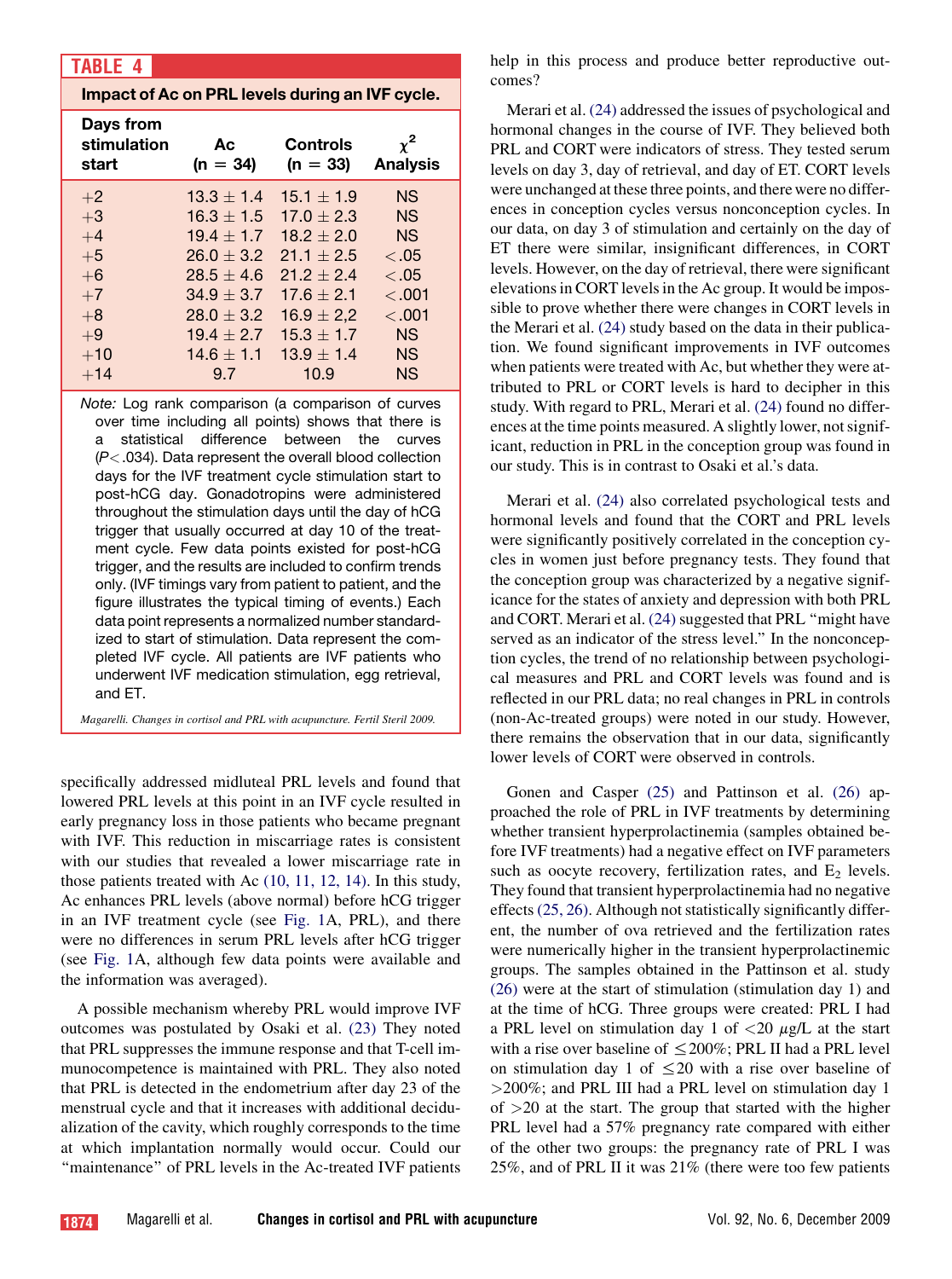# <span id="page-5-0"></span>FIGURE 1

Changes in serum levels of PRL (A) and CORT (B) associated with Ac (solid diamonds) in women undergoing COH for IVF-ET. Acupuncture was associated with a significant increase in PRL levels (solid diamonds) on stimulation days 4, 5, 6, and 7. On the other hand, CORT levels were significantly higher on stimulation days 7, 8, 9 and 11, 12, 13 in association with the Ac-treated group. All patients are IVF patients who underwent IVF medication stimulation, egg retrieval, and ET. Cridennda/Magarelli Ac protocol: electrostimulation Ac (nine treatments) occurred usually 4 weeks before the day of hCG. Pre-/post-Ac occurred within 24 hours before ET (one treatment) and 1 hour after ET (one treatment). (IVF timings vary from patient to patient, and the figure illustrates the typical timing of events.) Each data point represents a normalized number standardized to start of stimulation. Data represent the completed IVF cycle.

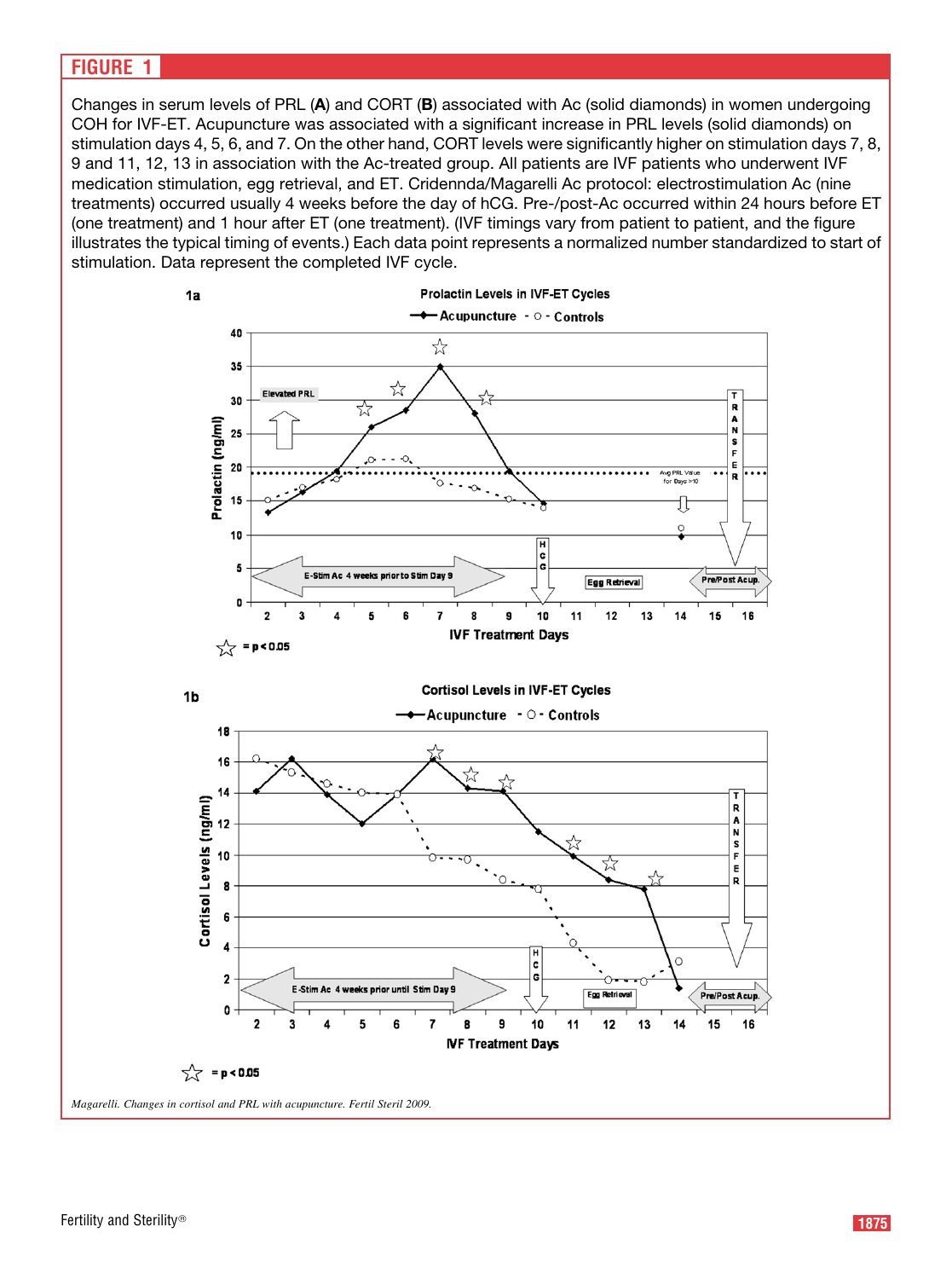to do a statistical analysis; the increase was about 28%–31%). In our study, those Ac-treated patients with PRL levels greater than those of controls during the stimulation phase of their IVF cycles had significantly higher pregnancy rates (in our most recent overview of over 576 IVF cycles, the overall improvement in IVF pregnancy rates were similar at 26%). It is interesting to note that in our study, the PRL levels observed in the Ac-treated patients after the start of stimulation and before the time of hCG trigger demonstrated no differences from controls; it was only during days 3–10 of the medications that significant differences arose. It is important to note that at the time of their IVF cycle, the patients would have had on average over nine Ac treatments. The authors believe that this suggests that there may be a cumulative effect of Ac on IVF outcomes and this may explain the consistency in improved reproductive outcomes in patients treated with the Cridennda/Magarelli protocol, consisting of 11 Ac treatments, nine before hCG plus pre and post ET. [\(10–15\)](#page-8-0).

A curious aside, although there were very few participants in the Pattinson et al. study [\(26\)](#page-8-0), those patients in the PRL III group (transient hyperprolactinemia group) had only singleton pregnancies, whereas the other two treatments groups both had multiple pregnancy rates of 31% and 50%, respectively [\(26\)](#page-8-0). In our previously reported studies [\(13–15\)](#page-8-0) and in the present study ([Table 2](#page-3-0)), reductions in multiple pregnancies rates were noted in Ac-treated patients of up to  $22\%$  ( $P < .05$ ).

In a murine model, levels of PRL and  $E_2$  were found by Randall et al. [\(27\)](#page-8-0) to correlate with improved polar body extrusion and overall improvements in oocyte maturity, fertilization, and embryo development. Mature follicles that produced fertilizable oocytes were found to contain higher follicular fluid PRL levels. In our Ac-treated patients, the serum levels of PRL just before hCG administration were statistically significantly higher ([Table 4](#page-4-0) and [Fig. 1A](#page-5-0)). Although not a direct correlation to follicular levels, PRL is not formed in the follicles and would thereby require serum elevations to result in follicular increases. We are currently designing protocols to collect follicular fluids to confirm our hypothesis.

Stimulation protocols for IVF treatments have changed over the years. Historically, clomiphene citrate (CC) was used to stimulate controlled ovarian hyperstimulation (COH) in IVF cycles. Nilsson et al. [\(28\)](#page-8-0) reported on the use of follicle size as a sole index of follicular maturity. In their study, they compared PRL levels in CC-treated patients (a now defunct method for COH for IVF) with hMG stimulation (this is the current standard treatment for IVF stimulation). In the CC-treated patients there were significantly diminished serum PRL levels at the time of hCG trigger compared with in the hMG-treated group. The average number of follicles developed and number of eggs retrieved demonstrated a twofold improvement in the hMG-treated patients for average number of follicles and a 137% increase for the number of eggs retrieved. Emmons and Patton [\(29\)](#page-8-0) noted a similar response for poor responders when they were treated with Ac. Follicular fluid levels of PRL were numerically lower in the CC group compared with in the hMG group [\(28\).](#page-8-0) Although this report more likely reflects the earliest stages in the development of IVF stimulation protocols, it is interesting to note that the PRL levels appeared to be suppressed and may have contributed to the overall poorer responses to CC versus hMG. Our data suggest that PRL level suppression may not be beneficial in IVF patients or conversely that elevations in PRL levels in the weeks just before egg retrieval may play a beneficial role.

Reinthaller et al. [\(30, 31\)](#page-8-0) found an inverse correlation between follicular PRL levels and oocyte maturation. The more mature oocytes have lower levels of PRL and higher levels of P, T, and  $E_2$  at the time of egg retrieval. Reinthaller et al. [\(30,](#page-8-0) [31\)](#page-8-0) hypothesize that PRL inhibits the aromatization of androgens to estrogens in counterpoint to FSH stimulatory effects. PRL appears to exert a regulatory influence upon the estrogen-androgen metabolism in granulosa cells within the developing follicle, specifically on the aromatase enzyme. The recent advent of aromatase inhibitors for the treatment of infertility suggests that inhibition of aromatase during folliculogenesis may result in improved pregnancy outcomes in low-responder patients [\(32\).](#page-9-0) In our first study comparing the impact of Ac on low responders, we found an over 50% improvement in THBs (live births) that was subsequently found to be numerically better in a review of over 576 patients in our database (10, and unpublished data). Could it be that the maintenance of PRL levels (intrafollicular) in our low-responder Ac-treated patients results in better outcomes via an aromatase inhibitor–like mechanism?

CORT in the form of an elevated CORT:hydrocortisone ratio in follicular fluid improves the rate of implantation leading to pregnancy [\(33\)](#page-9-0). In our study, the Ac group demonstrated elevations of CORT from 4 days before hCG administration, and they remained higher than controls throughout the retrieval process [\(Fig. 1](#page-5-0)B, CORT), although the levels remained in the normal range for morning values. Poehl et al. [\(34\)](#page-9-0) in a careful review of the need for psychotherapeutic counseling in IVF patients refers to reports that PRL and CORT correlate to higher stress levels in women who actually undergo the IVF stimulation versus those who receive oocyte donation. Although controversial, glucocorticoid adjuvant therapy for low-responder IVF patients has been reported by many. Ben-Rafael et al. [\(35\)](#page-9-0) proposed that CORT simulates  $E_2$  and P secretion by human granulosa cells and is an independent modulator different from the effects of FSH. Kemeter et al. [\(36\)](#page-9-0) reported in 1986 that prednisolone improved IVF outcomes, while subsequent reviews noted no such positive effects [\(37\).](#page-9-0) Bider et al. [\(38\)](#page-9-0) reported that in animals, stimulation by corticosteroids is effective in facilitating the ovulatory responses. He suggested two modes of action: direct action of glucocorticoids on the ovaries and suppressive effects on the adrenal androgens. His study treated low responders with dexamethasone to determine whether there were improved outcomes. A low responder was defined as a patient who did not respond to CC and was 31–41 years of age. These criteria no longer would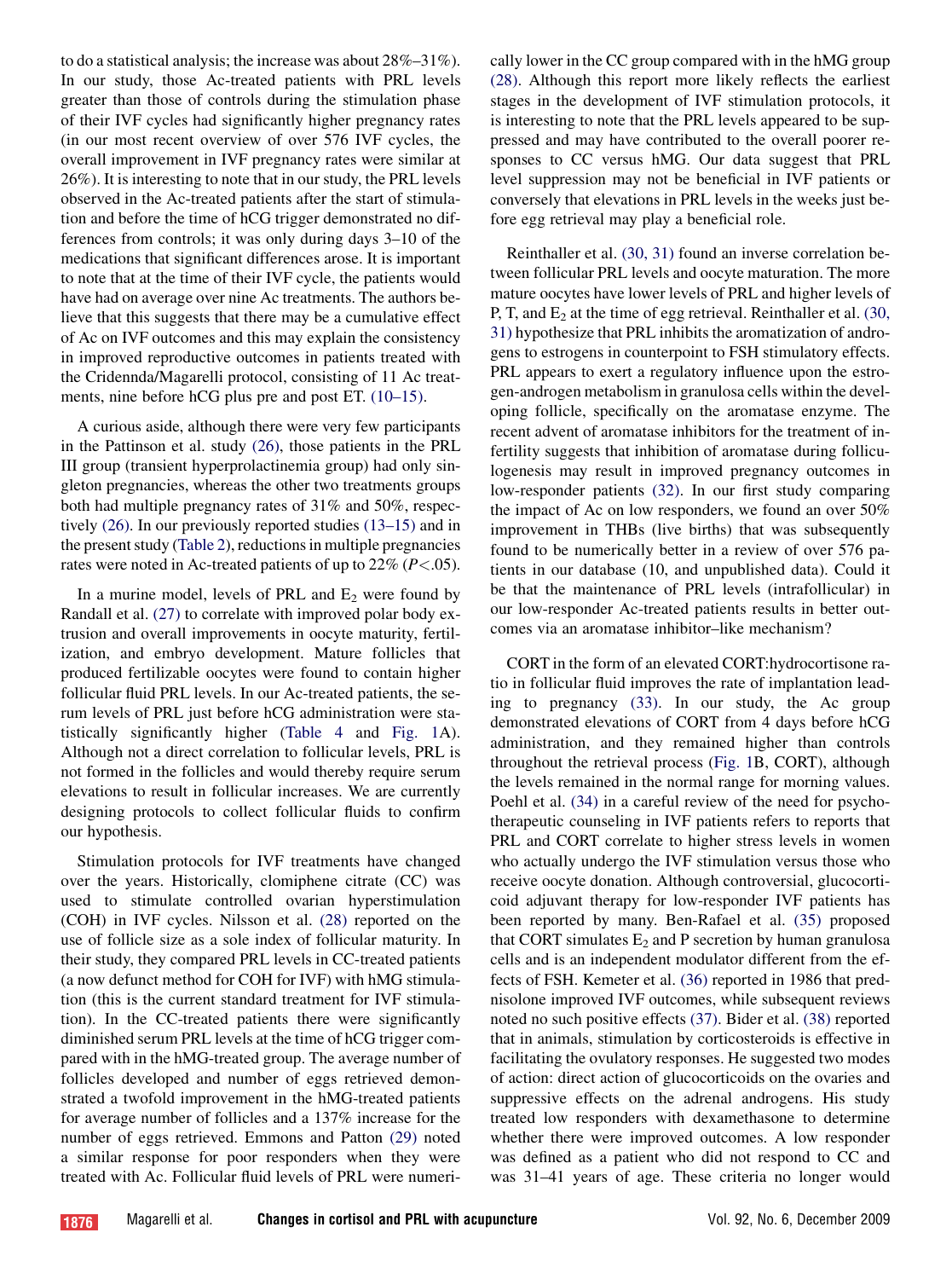meet current definitions of a low responder for IVF. The results were less than spectacular in such a small study, and only two of the dexamethasone-treated patients became pregnant out of 20, versus one out of 22; compare this with 5% versus 4.5% versus 0% for the group before dexamethasone therapy (historic controls). This would appear to suggest that a glucocorticoid may improve outcomes. (At that time good responders had only a 20% chance of pregnancy with IVF; see [www.cdc.gov.](http://www.cdc.gov))

Although there does not appear to be an adequate body of knowledge to speculate on the actual impact of CORT and PRL on IVF outcomes based on changes during the menstrual cycle, we believe that the demonstrated changes in PRL and CORT (i.e., supraphysiologic levels of PRL during the gonadotropin phase of the IVF treatment cycle and significant changes in the CORT levels, still within the normal physiologic ranges) may be one mechanism of action for the effects demonstrated by our data and other studies in patients using Ac with IVF. There is a paucity of literature regarding CORT levels in IVF-ET treated patients. Keay et al. [\(33\)](#page-9-0) was the only reference available that reflected a distant, not direct, correlation with our observations.

Any attempt to come up with a global explanation of the impact of Ac on IVF outcomes is premature. Our data would suggest that the nonphysiologic circumstances associated with COH with the added suppression of physiologic mechanisms for ovulation  $(E_2)$  triggering ovulation being suppressed by GnRH antagonists or agonist) may not reflect our ''normal'' view of how stress influences reproduction in the natural state. There are many publications suggesting a negative impact of stress on pulsatile GnRH secretion [\(39\),](#page-9-0) but in all cases the patients (or animal models) were not subject to high doses of gonadotropins or to the suppressive effects of GnRH agonists or antagonists. This is the first time to our knowledge that Ac has been demonstrated to impact the hormones associated with reproduction in IVF patients. We also note that contrary to natural cycle conception in which pathologic elevations of PRL have been shown to decrease reproductive outcomes [\(39\),](#page-9-0) we noted improved reproductive outcomes in Ac-treated COH cycle patients, and they were associated with elevated PRL during the gonadotropin phase of the IVF treatment cycles. The CORT data would seem to suggest that changes in the levels that start with the gonadotropins phase and continue into the post-hCG and retrieval phase results in improved reproductive outcomes in our Ac-treated group. This study only reports on our experience in COH IVF cycles.

For the TCM physician, stress plays a major role in our everyday existence. After years of trying to conceive, couples are at their wits' end and have been in the fight-or-flight mode for quite some time. Stress increases the CORT hormones as well as other neurochemicals. In TCM, stress is defined as liver Qi stagnation; this is characterized by anger, resentment, and unfulfilled desires. Physiologically, muscles become tight and blood vessels contract; the hyperactive sympathetic nervous system is in a constant state of hypervigilance with no mechanism to shut it off. Acupuncture may

"correct" the negative effects of IVF medications on PRL as well as the adrenal response, and these effects may reduce stress as perceived by the patient.

There has been much controversy regarding the reported beneficial and potentially harmful impact of Ac on IVF outcomes [\(40\)](#page-9-0). Some investigators believe [\(41, 42\)](#page-9-0) that the number and acupoints as well as the timing and geographical location (travel to and from the ET location through city traffic) of the Ac treatments may explain the differences in outcomes observed [\(40\).](#page-9-0) In our study, the Ac treatments were stringently regulated (by legal contract), and the timing of treatments was strictly monitored (again, by legal contract). This type of protocol is rather novel for Ac studies, and we believe the inclusion of these treatment controls plus the use of both electrostimulation and pre-/post-ET Ac treatments (Cridennda/Magarelli protocol) represents a unique and useful prototype for future research in this field. Our data suggest that patients receiving Ac weeks before the stimulation medications (usually 4 weeks at two treatments per week until day of retrieval) and in the times before egg retrieval and ET (as is the standard in our protocol, no patients receive electrostimulation Ac after egg retrieval) may benefit more than those patients treated just pre-/post-ET (i.e., the Paulus protocol; 4). We believe this to be true based on a preliminary review of those patients treated only with the pre-/ postprotocol having no differences in reproductive outcomes compared with controls (unpublished data). In a recent review of over 576 IVF cycles in our database, 26% more pregnancies occurred when patients were treated with Ac and IVF (this is much greater than the percentage reported in the Manheimer meta-analysis; 16). Although direct comparisons with other Ac studies are not valid (owing to differences in protocols), our theory is that the differences and consistency of our reported pregnancy improvements [\(10–15\)](#page-8-0) may be due to the cumulative affects of the treatments (nine electrostimulation, plus one pre- and one post-Ac treatment). The Cridennda/ Magarelli protocol includes the Paulus protocol, and we believe that our data support that it may be the changes in the PRL levels during the gonadotropin phase of the IVF treatment (days 0–10) that most influence reproductive outcomes in patients treated with Ac (the Paulus protocol begins and ends around ET). This hypothesis also supports the addition of additional Ac treatments before ET since the PRL levels only differed during the gonadotropin phase of the IVF treatment cycle and returned to physiologic levels that were equivalent to those of the control patients at the time of hCG (see [Fig. 1](#page-5-0)A). However, it is our theory that all Ac treatments in the Cridennda/Magarelli protocol work synergistically to significantly improve reproductive outcomes. The strength of Ac and TCM is that they restore balance or return the body to homeostasis. Our theory is that it may be that Ac neither increases or decreases hormone levels but simply returns the body to its natural state (we did note a significantly elevated PRL level in the Ac-treated group, however, above normal nonstimulated levels). The effects of Ac on PRL and CORT levels were noted even in the environment of extreme ovarian hyperstimulation as seen in typical IVF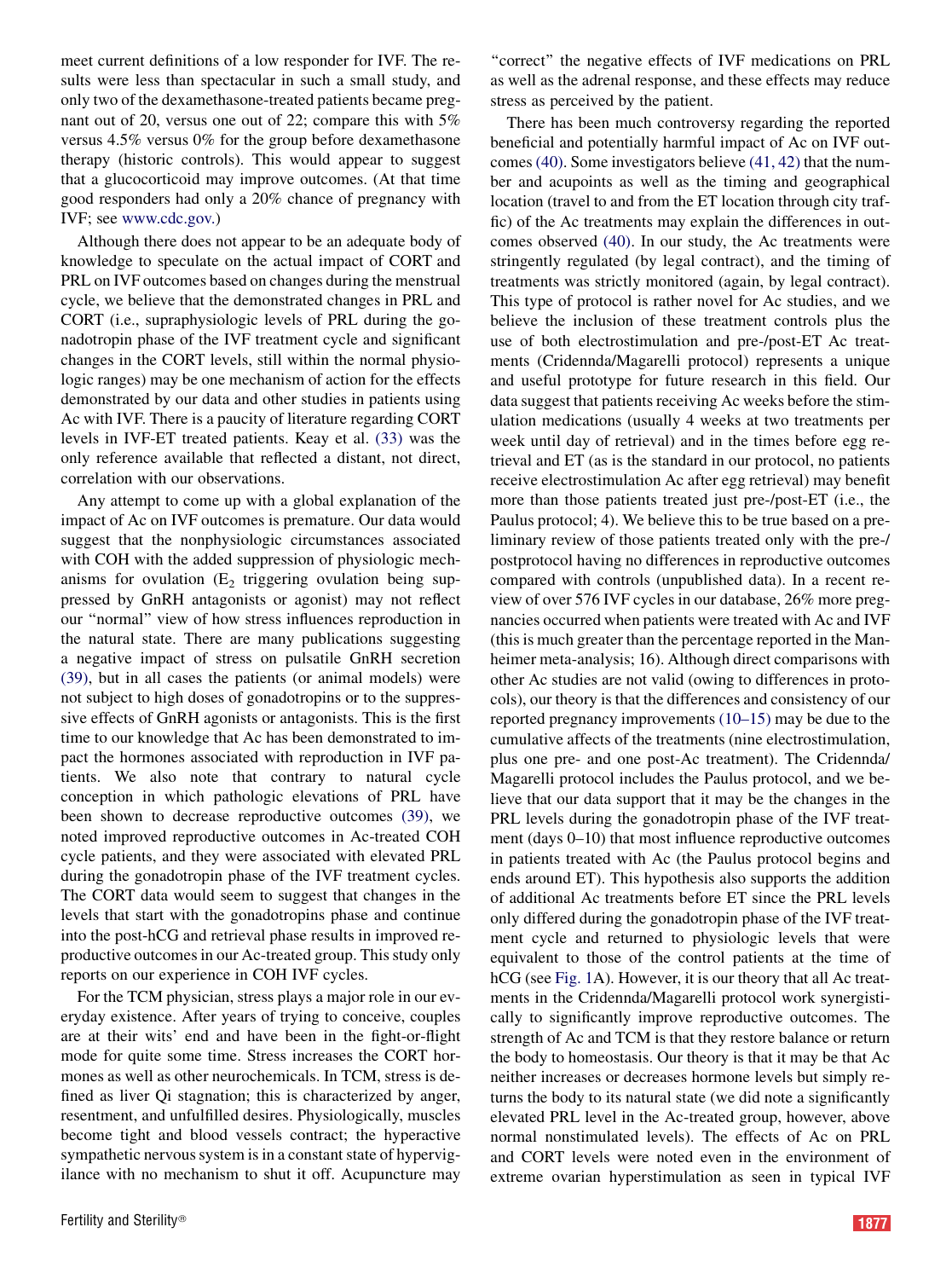<span id="page-8-0"></span>patients. More studies are needed to confirm these observations. We are currently collecting serum and follicular fluid samples to confirm the role of PRL and CORT as the mechanism of action of Ac on the observed improved reproductive outcomes. We believe our accumulated data represent the largest controlled trial measuring the impact of Ac on reproductive outcomes.

The mechanism of action for Ac's affects on IVF outcomes had been a mystery. With the data presented in this study, there does appear to be biochemical changes associated with the use of Ac in IVF that may explain the demonstrated improvements in reproductive outcomes. Acupuncture has been used for thousands of years, and while modern technology has assisted many couples to create families, we can expect even greater outcomes when both Eastern and Western medicines are combined. Although many factors were controlled for to reduce selection bias in our study, patients did choose to be treated with Ac; therefore, these controls may not eliminate selection bias or completely obviate a placebo effect. Larger RCT studies with additional rigor would help quantify these observations and are underway.

Our study demonstrates that Ac treatments (Cridennda/ Magarelli protocol) improve reproductive outcomes in IVF patients. There is very little literature regarding the role of CORT and PRL in patients treated in controlled ovarian stimulation conditions such as IVF-ET. We believe that in addition to the understanding that our research brings to a potential mechanism of action of Ac in IVF-ET cycles, the physiologic implications of our observations may well add to our understanding of the conditions responsible for positive IVF outcomes.

#### **REFERENCES**

- 1. Horsey, K. Progress Educational Trust 2006. 3,000,000 IVF Babies born worldwide since 1979. Presented at the annual conference of the European Society of Human Reproduction and Embryology (ESHRE) 2006.
- 2. Harlow C, Fahy U, Talbot W, Wardle P, Hull M. Stress and stress related hormones during and in-vitro fertilization treatment. Hum Reprod 1996;11:274–9.
- 3. Stener-Victorin E, Waldenstrom U, Anderson SA, Wikland M. Reduction of blood flow impedance in the uterine arteries of infertile women with electro-acupuncture. Hum Reprod 1996;11:1314–7.
- 4. Paulus WE, Zhang M, Stehler E, El-Danasouri I, Sterzik K. Influence of acupuncture on the pregnancy rate in patients who undergo assisted reproduction therapy. Fertil Steril 2002;77:721–4.
- 5. Westergaard LG, Mao Q, Krogslund M, Sandrini S, Lenz S, Grinsted J. Acupuncture on the day of embryo transfer significantly improves the reproductive outcome in infertile women: a prospective, randomized trial. Fertil Steril 2006;85:1341–6.
- 6. Smith C, Coyle M, Norman RJ. Influence of acupuncture stimulation on pregnancy rates for women undergoing embryo transfer. Fertil Steril 2006;85:1352–8.
- 7. Dieterle S, Ying G, Hatzmann W, Neuer A. Effect of acupuncture on the outcome of in vitro fertilization and intracytoplasmic sperm injection: a randomized, prospective, controlled clinical study. Fertil Steril 2006;85:1347–51.
- 8. Quintero R. A randomized, controlled, double-blind, cross-over study evaluating acupuncture as an adjunct to IVF. Fertil Steril 2004;81:S11–2.
- 9. Magarelli P, Cridennda D. Acupuncture and IVF poor responders: a cure? Fertil Steril 2004;81:S20.
- 10. Magarelli P, Cohen M, Cridennda D. Acupuncture and good prognosis IVF patients: synergy. Fertil Steril 2004;82:S80–1.
- 11. Magarelli P, Cohen M, Cridennda D. Acupuncture: impact on pregnancy outcomes in IVF patients. 12th World Congress on Human Reproduction, Venice, Italy, March 2005.
- 12. Magarelli P, Cohen M, Cridennda D. Improvement of IVF outcomes by acupuncture: are egg and embryo qualities involved? Fertil Steril 2005;83:S9.
- 13. Cridennda D, Magarelli P, Cohen M. Acupuncture and in vitro fertilization: does the number of treatments impact reproductive outcomes? Society for Acupuncture Research 2005.
- 14. Magarelli P, Cridennda D, Cohen M. Proposed mechanism of action of acupuncture on IVF outcomes. Fertil Steril 2006;86:S174–5.
- 15. Magarelli P, Cridennda D, Cohen M. The demographics of acupuncture's impact on IVF outcomes: infertility diagnosis and SART/CDC/age groups. Fertil Steril 2007;87:S10–1.
- 16. Manheimer E, Zhang G, Udoff L, Haramati A, Langenberg B, Berman B, et al. Effects of acupuncture on rates of pregnancy and live birth among women undergoing in vitro fertilization: systematic review and metaanalysis. Br Med J 2008;336:545–9.
- 17. Gallinelli A, Roncaglia R, Matteo M, Ciaccio I, Volpe A, Facchinetti F. Immunological changes and stress are associated with different implantation rates in patients undergoing in vitro fertilization-embryo transfer. Fertil Steril 2001;76:85–91.
- 18. Smeenk J, Verhaak C, Vingerhoets A, Sweep C, Merkus J, Willemsen S, et al. Stress and outcome success in IVF: the role of self-reports and endocrine variables. Hum Reprod 2005;20:991–6.
- 19. Klonoff-Cohen H, Chu E, Natarajan L, Sieber W. A prospective study of stress among women undergoing in vitro fertilization or gamete intrafallopian transfer. Fertil Steril 2001;76:675–87.
- 20. Facchinetti M, Matteo M, Artini G, Volpe A, Genazzani A. An increased vulnerability to stress is associated with a poor outcome of in vitro fertilization–embryo transfer treatment. Fertil Steril 1997;67: 309–14.
- 21. Nakamura K, Sheps S, Arck P. Stress and reproductive failure: past notions, present insights and future directions. J Assist Reprod Genet 2008;25:47–62.
- 22. Boivin J, Takefman J. Stress level across stages of in vitro fertilization in subsequently pregnant and nonpregnant women. Fertil Steril 1995;64: 802–10.
- 23. Osaki T, Takahashi K, Kurioka H, Miyaki K. Influence of midluteal serum prolactin on outcome of pregnancy after IVF-ET: A preliminary study. J Assist Reprod Genet 2001;18:387–90.
- 24. Merari D, Feldberg D, Elizur A, Goldman J, Modan B. Psychological and hormonal changes in the course of in vitro fertilization. J Assist Reprod Genet 1992;9:161–9.
- 25. Gonen Y, Casper R. The influence of transient hyperprolactinemia on hormonal parameters, oocyte recovery, and fertilization rates in in vitro fertilization. J In Vitro Fertil Embryo Transf 1989;6:155–9.
- 26. Pattinson H, Taylor P, Fleetham J, Servix S. Transient hyperprolactinemia has no effect on endocrine response and outcome in in vitro fertilization. In Vitro Fertil Embryo Transf 1990;7:89–93.
- 27. Randall G, Awadalla, Shivers C. Isolation, in vitro maturation, and fertilization of germinal vesicle oocytes obtained form the intact murine ovary. J In Vitro Fertil Embryo Transf 1990;6:314–20.
- 28. Nilsson L, Wikland M, Hamberger L, Hillensjo T, Chari S, Sturm G, et al. Simplification of the method of in vitro fertilization: sonographic measurements of follicular diameter as a sole index of follicular maturity. J In Vitro Fertil Embryo Transf 1985;2:17–22.
- 29. Emmons S, Patton P. Acupuncture treatment for infertile women undergoing intracytoplasmic sperm injection. Med Acupuncture 2000;12(2).
- 30. Reinthaller A, Deutinger J, Bieglmayer C, Riss P, Muller-Tyl E, Fischl P, et al. Hormonal parameters n follicular fluid and the fertilization rate of in vitro cultured oocytes. Arch Gynecol 1987;240:207–10.
- 31. Reinthaller A, Deutinger J, Riss P, Muller-Tyl E, Fischl F, Bieflmayer C, et al. Relationship between the steroid and prolactin concentration in follicular fluid and the maturation and fertilization of human oocytes. J In Vitro Fert Embryo Transf 1987;4:228–31.